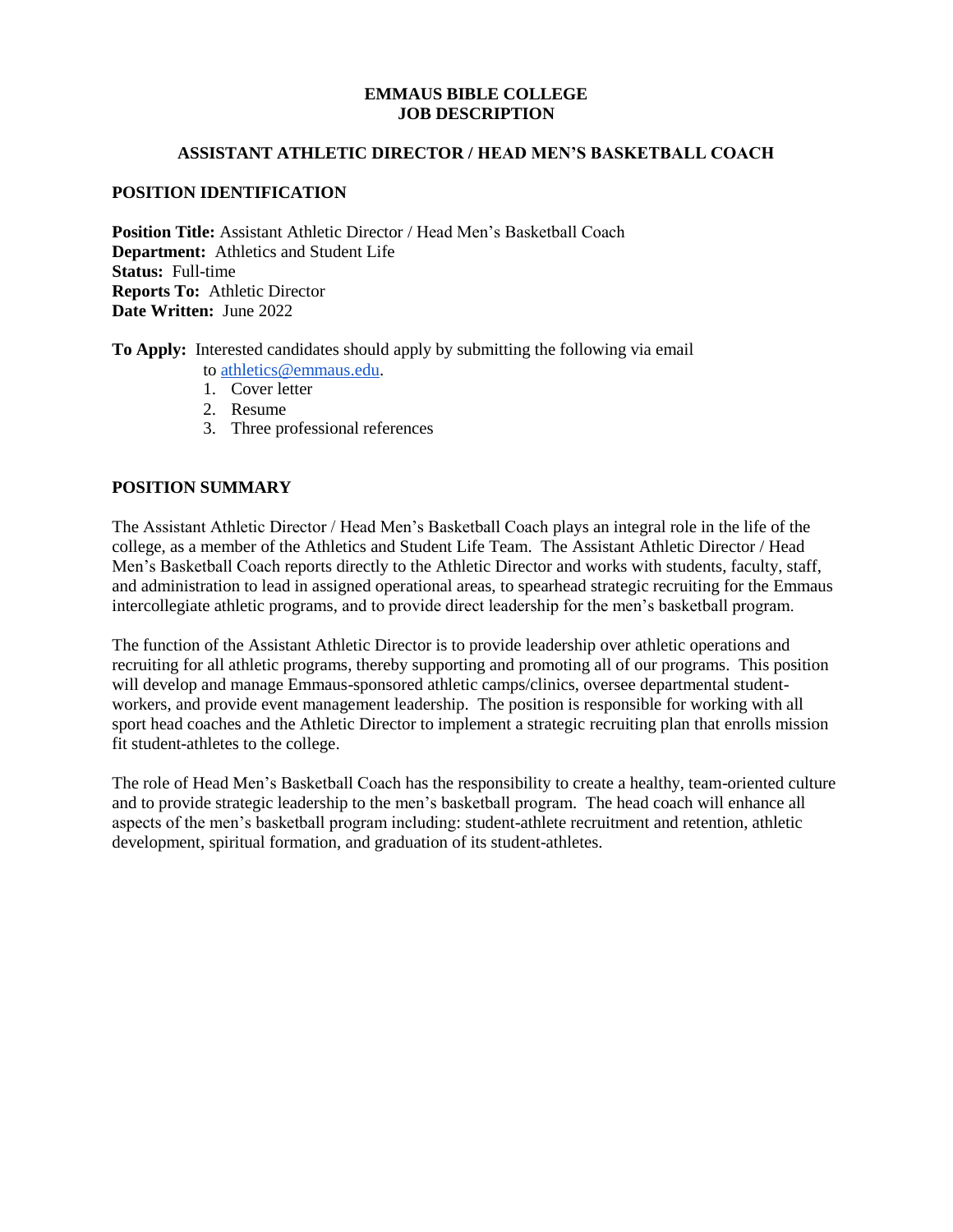# **ESSENTIAL JOB FUNCTIONS**

# **ASSISTANT ATHLETIC DIRECTOR**

#### **Operations – Student Staff + Facilities + Events**

- 1. Manage facility scheduling, operations, and staffing for internal and external events.
- 2. Train, schedule, and evaluate student staff who support the operation of Pollard Fieldhouse, home athletic events, and camps.
- 3. Improve the gameday experience at Emmaus Athletic home events.

# **Athletic Recruitment**

- 4. Develop and strengthen relationships with Christian coaches, schools, and clubs for the benefit of athletic recruiting.
- 5. Resource sport coaches with best practices for increasing student-athlete applicants
	- o Consistent engagement and support of all Emmaus athletic sport coaches towards meeting recruitment goals.
- 6. Enhance the on-campus visits experience of prospective student-athletes.

#### **Camps:**

- 7. Create, schedule and promote Emmaus Athletic camps/clinics in coordination with sport coaches.
- 8. Manage camp registration, format, training, and policies.

#### **Other:**

9. Other duties and areas of responsibility as assigned.

## **HEAD MEN'S BASKETBALL COACH**

#### **Leadership**

1. Create, articulate and fulfill a Christ-centered, biblically-principled mission, vision, and strategic plan for the men's basketball program.

## **Recruiting**

- 2. Recruit and matriculate qualified Christian student-athletes for the men's basketball program.
- 3. Establish, meet, and retain student-athlete roster goals for the men's basketball program, as established in collaboration with the Athletic Director and Emmaus Bible College administration.

#### **Coaching**

- 4. Develop and supervise game planning, game scheduling, and in-season and out-of-season training, in coordination with Athletic Department staff and coaches.
- 5. Disciple, mentor, and invest in all players towards their social, emotional, athletic, academic, professional, and spiritual maturation.

#### **Administration**

- 6. Ability to maintain and work within budget parameters, as established by the Athletic Director and Emmaus Administration.
- 7. Maintain compliance with the NCCAA, MCCC, and Emmaus regulations.

## **Engagement**

- 8. Develop positive and collegial relationships with other Emmaus Bible College departments.
- 9. Exhibit a department (Athletics/Student Life) above program (Men's Basketball) attitude.